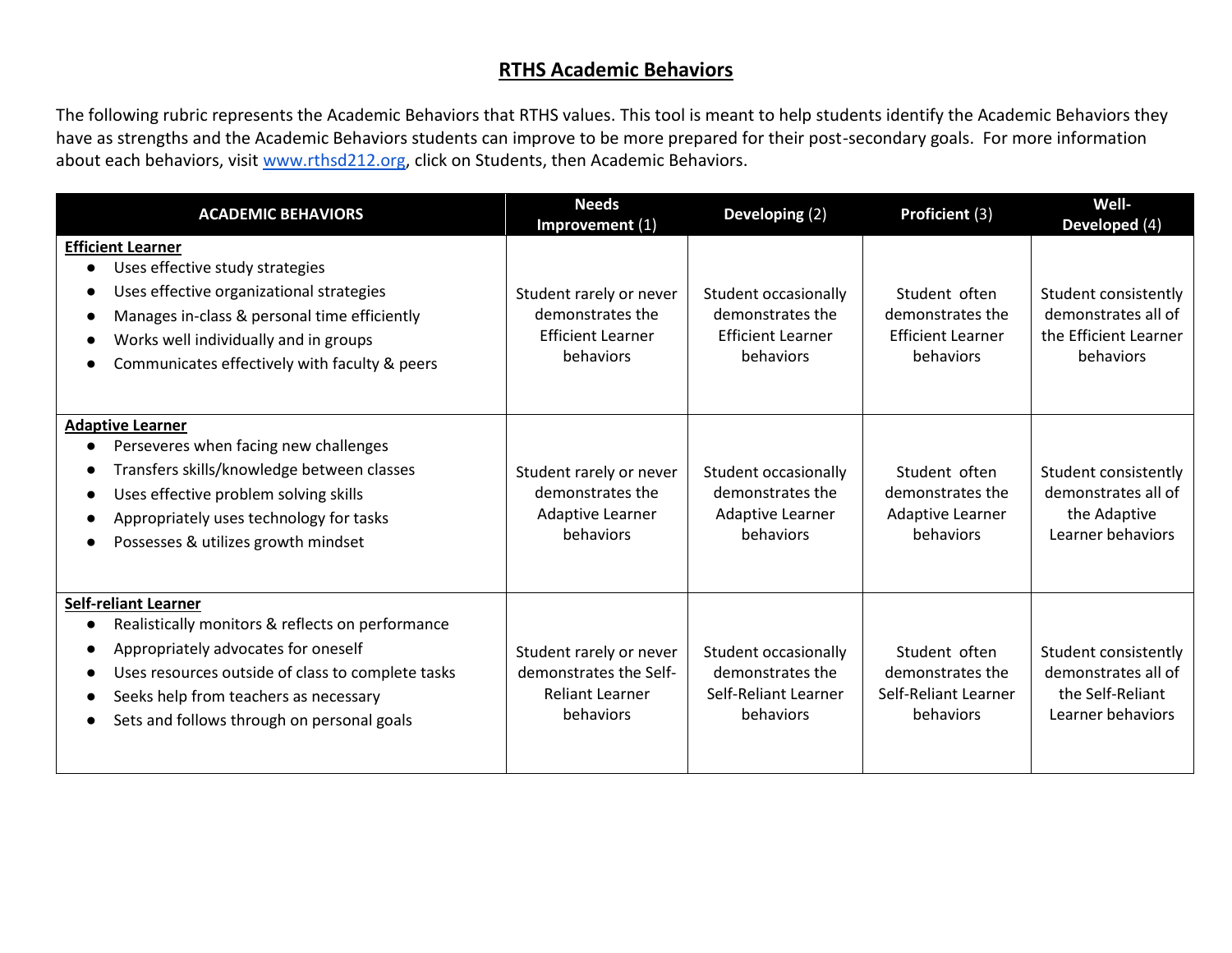

# *"Preparing students for their tomorrow."*

## **RTHS Academic Behaviors Rubric Breakdown**

The following tool serves as a rubric breakdown for RTHS students, teachers, and parents to use in the process of rating student performance for each semester. Under each of the Academic Behaviors listed below are optional questions to consider when rating a student. These questions can also inform a student, teacher, or parent of what each Academic Behavior entails.

These questions are meant to help all involved when considering where a student's Academic Behaviors may fall on the rubric. These questions are meant to be used as an additional resource when considering a rating.

| <b>ACADEMIC BEHAVIORS</b>                     | <b>Needs Improvement (1)</b> | Developing (2)           | <b>Proficient (3)</b>    | Well-Developed (4)    |
|-----------------------------------------------|------------------------------|--------------------------|--------------------------|-----------------------|
| <b>Efficient Learner</b>                      |                              |                          |                          |                       |
| Uses effective study strategies               |                              |                          |                          |                       |
| Uses effective organizational strategies      | Student rarely or never      | Student occasionally     | Student often            | Student consistently  |
| Manages in-class & personal time efficiently  | demonstrates the             | demonstrates the         | demonstrates the         | demonstrates all of   |
| Works well individually and in groups         | <b>Efficient Learner</b>     | <b>Efficient Learner</b> | <b>Efficient Learner</b> | the Efficient Learner |
| Communicates effectively with faculty & peers | behaviors                    | behaviors                | behaviors                | behaviors             |
|                                               |                              |                          |                          |                       |
|                                               |                              |                          |                          |                       |

## **Behaviors of an Efficient Learner**

#### **Optional Questions to Consider:**

Does the student demonstrate he/she knows how to effectively study? Does student appropriately allot time to complete assigned tasks? Does the student practice a variety of effective study habits? Can a student work on an extended timeline and still finish tasks with quality? How often does the student come prepared to class? Does the student appropriately prioritize when working on multiple tasks? Does the student have a functional system for organizing time & papers? Does the student consistently work well individually? Does the student is using personal time to improve academic performance? Does the student consistently work well in groups? How often does the student handing in assignments on time? Does the student appropriately communicate with teacher and class peers? How often does the student use the work time given in class? Does the student make meaningful contributions to class discussions? Does the student use out-of-class time to complete long-term tasks/studying? Can the student effectively communicate in formal & informal situations?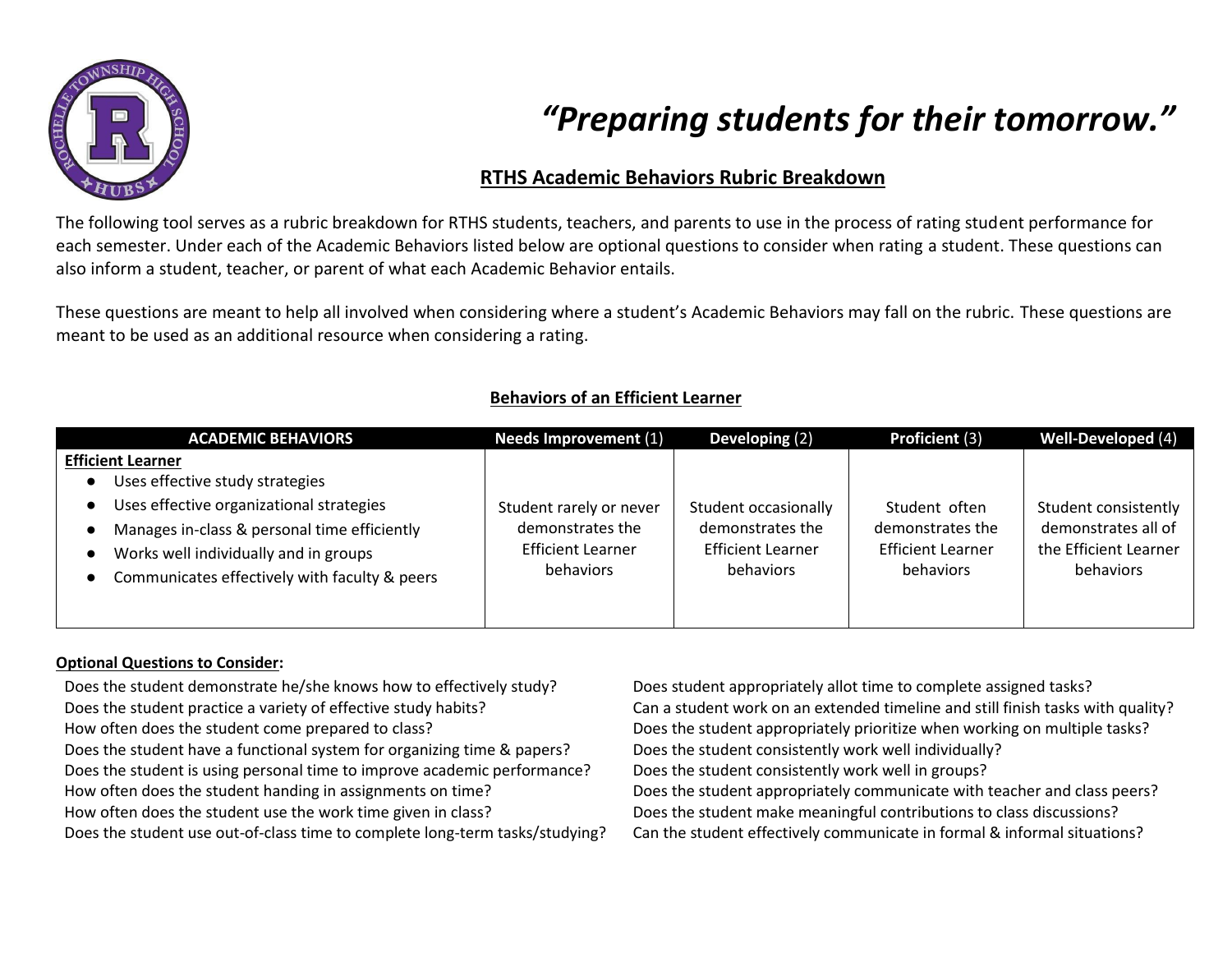#### **Behaviors of an Adaptive Learner**

| <b>ACADEMIC BEHAVIORS</b>                                                                                                                                                                                      | <b>Needs Improvement (1)</b>                                                 | Developing (2)                                                            | Proficient (3)                                                            | Well-Developed (4)                                                               |
|----------------------------------------------------------------------------------------------------------------------------------------------------------------------------------------------------------------|------------------------------------------------------------------------------|---------------------------------------------------------------------------|---------------------------------------------------------------------------|----------------------------------------------------------------------------------|
| <b>Adaptive Learner</b>                                                                                                                                                                                        |                                                                              |                                                                           |                                                                           |                                                                                  |
| Perseveres when facing new challenges<br>Transfers skills/knowledge between classes<br>Uses effective problem solving skills<br>Appropriately uses technology for tasks<br>Possesses & utilizes growth mindset | Student rarely or never<br>demonstrates the<br>Adaptive Learner<br>behaviors | Student occasionally<br>demonstrates the<br>Adaptive Learner<br>behaviors | Student often<br>demonstrates the<br><b>Adaptive Learner</b><br>behaviors | Student consistently<br>demonstrates all of<br>the Adaptive Learner<br>behaviors |
|                                                                                                                                                                                                                |                                                                              |                                                                           |                                                                           |                                                                                  |

#### **Optional Questions to Consider:**

Does the student work complex and challenging tasks through to completion? Does the student use multiple strategies in an attempt to complete a task? Given a new challenge, does the student stay engaged until completion? Does the student appropriate manage digital files and school email? Does the student work through setbacks? Does the student always use technology according to teacher expectations?

Does the student effectively use reading, writing, and research skills in class? Does the student have the technology skills to complete academic tasks? Does the student effectively math practices in your class? In the student willing to take academic risks in attempts to improve?

Does the student choose appropriate problem solving strategies? Does the student understand growth can come from failure?

Can the student break a large problem into smaller, manageable chunks?